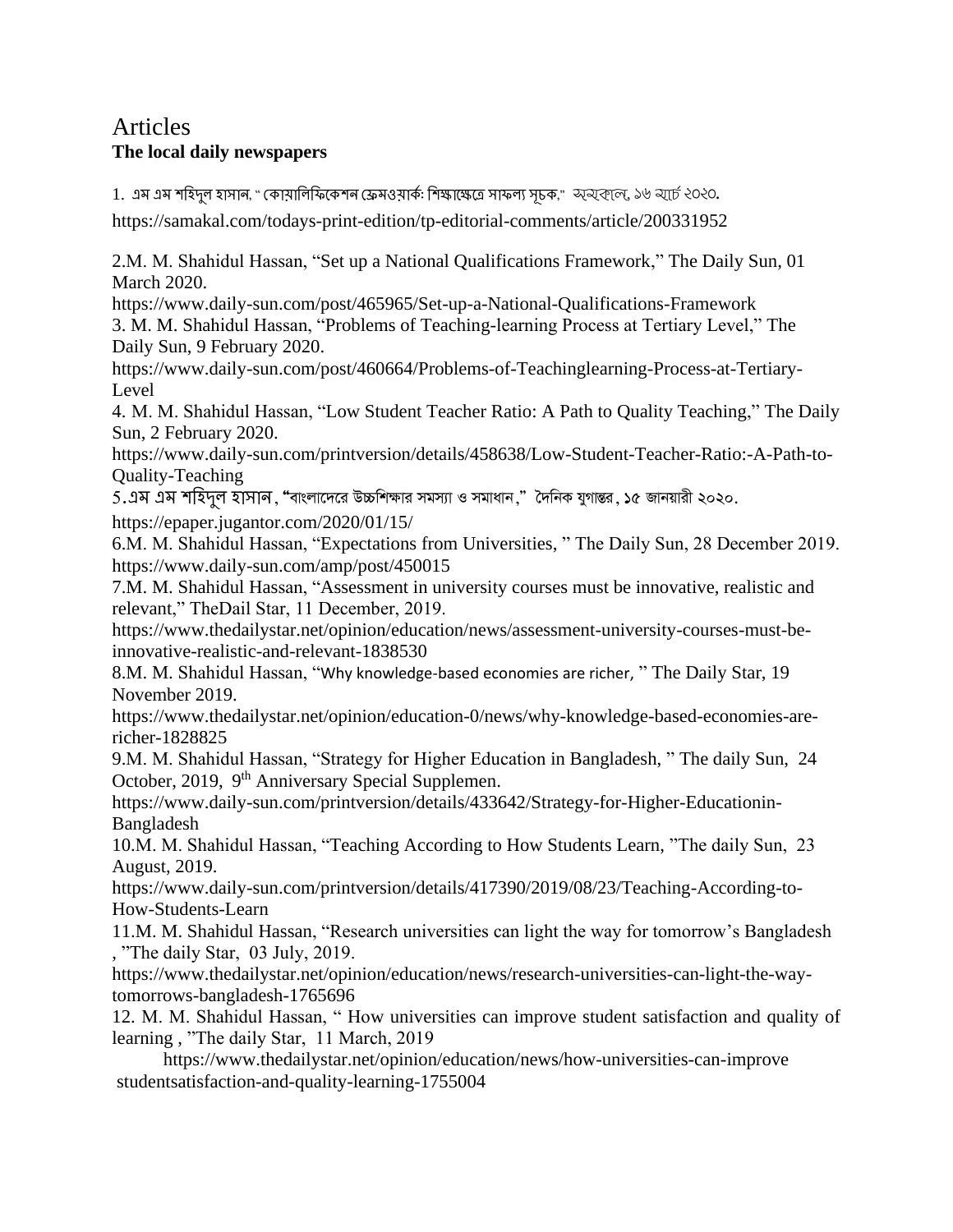13.M. M. Shahidul Hassan, "University expansion in Bangladesh will change lives for the better ," The daily Sun, June 2019.

[https://www.daily-sun.com/printversion/details/396959/2019/06/02/University-Expansion-in-](https://www.daily-sun.com/printversion/details/396959/2019/06/02/University-Expansion-in-Bangladesh-Will-Change-Lives-for-the-Better)[Bangladesh-Will-Change-Lives-for-the-Better](https://www.daily-sun.com/printversion/details/396959/2019/06/02/University-Expansion-in-Bangladesh-Will-Change-Lives-for-the-Better)

14.M. M. Shahidul Hassan, **"**The role of universities in developing SMEs," The Daily Star, 31 December 2019.

https://www.thedailystar.net/opinion/education/news/the-role-universities-developing-smes-1722517

15.M. M. Shahidul Hassan, "SME-University Collaborations for Boosting Innovation," The daily Sun, 28 March 2019.

<https://www.dailysun.com/printversion/details/380802/2019/03/28/SMEUniversity->Collaborations-for-Boosting-Innovation-

16.M. M. Shahidul Hassan, "Creating a generation of learners and innovators," Friday, The daily Star, 01 March, 2019.

<https://www.thedailystar.net/opinion/news/creating-generation-learners-and-innovators-1708666> 17.M. M. Shahidul Hassan, "Rethinking Engineering Education in Bangladesh," Monday, The daily Star, 11 February, 2019.

https://www.thedailystar.net/opinion/education/news/rethinking-engineering-educationbangladesh-1700230

 $18$ .M. M. Shahidul Hassan, ''গড়তে হবে চিন্তা স্কুল," যুগান্তর,০৩ ফেব্রুয়ারী ২০১৯.

<https://www.jugantor.com/todayspaper/window/140504>/গড়তে-হবে-চিন্তা-স্কুল

19.M. M. Shahidul Hassan, " A new Laerning Paradigm," Thursday, The daily Star, 17 Januray 2019.

<https://www.thedailystar.net/opinion/education/news/new-learning-paradigm-1688410>

20.M. M. Shahidul Hassan, "Outcomes-Based Education: New Learning Paradigm," Thursday, 17 Januray 2019, The daily Sun.

[https://www.edailysun.com/arc/next\\_page/2019-01-17/6#tab1](https://www.edailysun.com/arc/next_page/2019-01-17/6#tab1)

21.M. M. Shahidul Hassan, "Making Education Fit for 21st Century," Monday, The daily Sun, 12 November, 2018.

[https://www.dailysun.com/printversion/details/349604/2018/11/12/Making-Education-Fit-for-](https://www.dailysun.com/printversion/details/349604/2018/11/12/Making-Education-Fit-for-21st-Century)[21st-Century.](https://www.dailysun.com/printversion/details/349604/2018/11/12/Making-Education-Fit-for-21st-Century)

22.M. M. Shahidul Hassan, "Thinking School: A catalyst for transformational change in education, " 'The Daily Star, Tuesday, Nov. 7, 2018.

[https://www.thedailystar.net/opinion/education/news/thinking-school-catalyst-transformational](https://www.thedailystar.net/opinion/education/news/thinking-school-catalyst-transformational-change-education-1657018)[change-education-1657018](https://www.thedailystar.net/opinion/education/news/thinking-school-catalyst-transformational-change-education-1657018)

23.M. M. Shahidul Hassan, "Education Responses to SDG4: Bangladesh Perspective," the Daily Sun, Wednesday day, October 24, 2018.

http://www.daily-sun.com/post/345193/2018/10/23/Education-Responses-to-SDG4:-Bangladesh-Perspective.

24.M. M. Shahidul Hassan, " Academic Credit Hours: What to Know, " the Daily Sun, Thursday day, March 15, 2018.

[http://www.daily-sun.com/arcprint/details/295268/Academic-Credit-Hours:-What-to-](http://www.daily-sun.com/arcprint/details/295268/Academic-Credit-Hours:-What-to-Know/2018-03-15)[Know/2018-03-15.](http://www.daily-sun.com/arcprint/details/295268/Academic-Credit-Hours:-What-to-Know/2018-03-15)

25.M. M. Shahidul Hassan, " Some thoughts on university grading systems, " the Daily Star, Opinion Section, Wednesday day, February 14, 2018.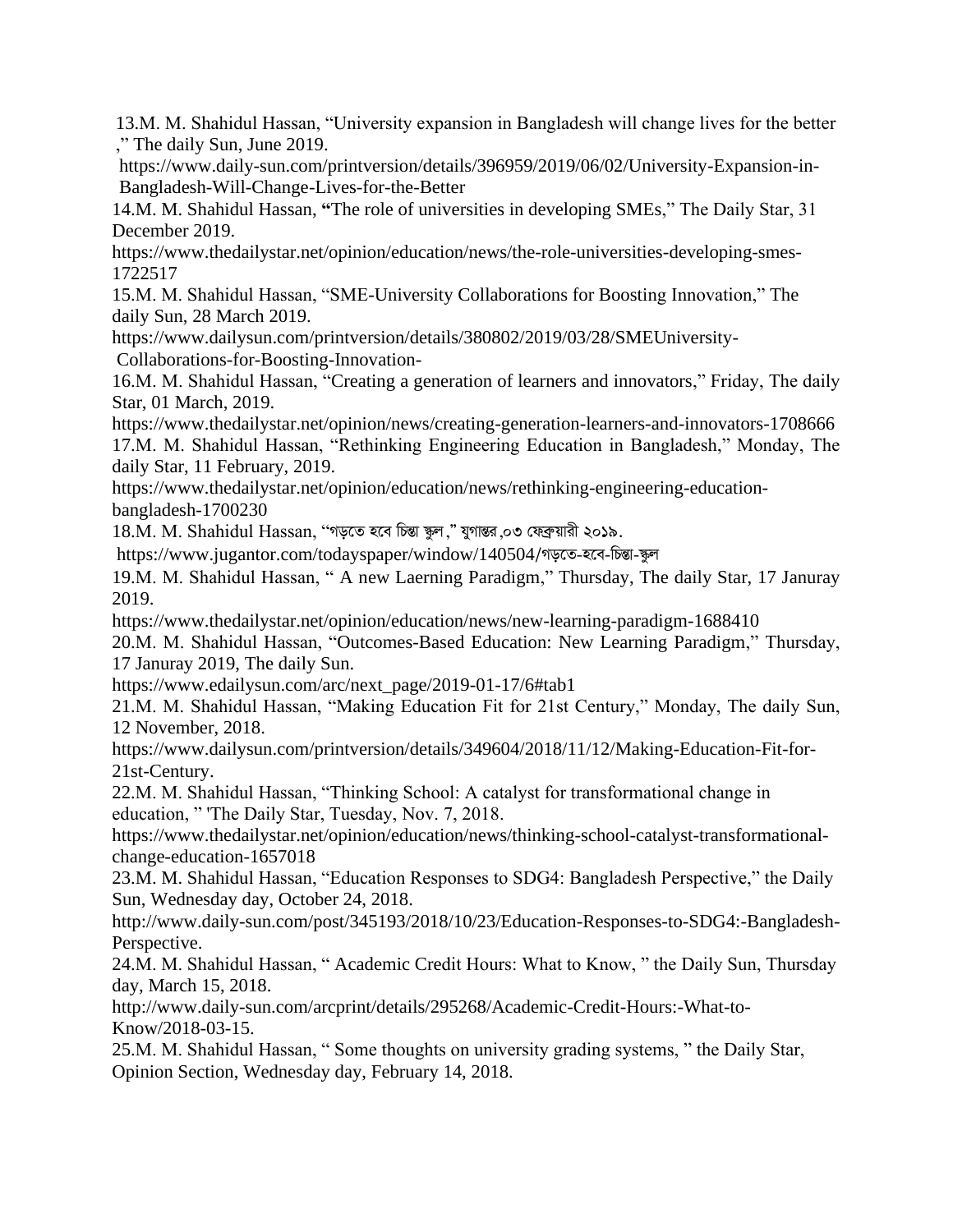26.M. M. Shahidul Hassan, "What's in an academic calendar?, " the Daily Star, Opinion Section, Tuesday, February 06, 2018.

27.M. M. Shahidul Hassan, "Chronicle of Higher Education," the Daily Star, 28 June, 2018. http://www.daily-sun.com/home/printnews/318193

28.এম এম শহিদল হাসান, "বিশ্ববিদ্যালয় শিক্ষায় যে পরিবর্তন কাম্য," সমকাল, ২৩ নভেম্বর ২০**১**৭,

http://epaper.samakal.com/nogor-edition/2017-11-23/9.

29.M. M. Shahidul Hassan, "Role of universities in today's society," the daily Sun, Thuesday, 24 October 2017.

http://www.daily-sun.com/arcprint/details/263754/2017/10/24/Role-of-Universities-in-

Today%E2%80%99s-Society/2017-10-24.

30.M. M. Shahidul Hassan, "Preventing Dropout from Higher Education: Bangladesh Perspective," the daily Sun, pp.6, Thursday, 27 July 2017.

http://www.daily-sun.com/home/printnews/243524.

31.M. M. Shahidul Hassan, "Qulity in Higher Education: Bangladesh Perspective," the daily Sun, pp.6, Sunday, 16 July 2017.

http://www.daily-sun.com/home/printnews/240883.

32.M. M. Shahidul Hassan, "Teaching and Learning in Universities: Bangladesh Perspective," the daily Sun, Sunday, 2 July 2017.

[http://www.daily-sun.com/arcprint/details/237379/Teaching-and-Learning-in-Universities:-](http://www.daily-sun.com/arcprint/details/237379/Teaching-and-Learning-in-Universities:-Bangladesh-Perspective/2017-07-02) [Bangladesh-Perspective/2017-07-02](http://www.daily-sun.com/arcprint/details/237379/Teaching-and-Learning-in-Universities:-Bangladesh-Perspective/2017-07-02)

33.M. M. Shahidul Hassan, "Revamping Our Higher Education," the daily Sun, Sunday, 1 July 2016. http://www.daily-sun.com/home/printnews/148663

34.M. M. Shahidul Hassan, "How can we build a knowledge-based economy? ," the Daily Star, Opinion Section, Friday, January 6, 2017.

35.M. M. Shahidul Hassan, "Global Perspectives on Higher Education in Bangladesh," The Daily Sun, p-6, Wednesday, 8 June, 2016. http://www.daily-

sun.com/printversion/details/142418.

36.M. M. Shahidul Hassan, "Redesigning Higher Education Curriculum to Meet International Standards," The Daily Sun, Thursday, 3 June, 2016.

[http://www.daily-sun.com/home/printnews/141013.](http://www.daily-sun.com/home/printnews/141013)

37. এম এম শহিদুল হাসান, "শিক্ষা কারিকুলাম প্রণয়ন আন্তর্জাতিক মানের সঙ্গে সামঞ্জস্যপূর্ণ হতে হবে," প্রথম Av‡jv, ১২ মম**,** ২০১৬**.**

38.M. M. Shahidul Hassan, "Higher Education and Economic Growth in Our Context,"The Daily Sun, 23 October, 2016.

[http://www.daily-sun.com/magazine/details/177464/Higher-Education-and-Economic-Growth](http://www.daily-sun.com/magazine/details/177464/Higher-Education-and-Economic-Growth-in-Our-Context/2016-10-23)[in-Our-Context/2016-10-23.](http://www.daily-sun.com/magazine/details/177464/Higher-Education-and-Economic-Growth-in-Our-Context/2016-10-23)

39**.** M. M. Shahidul Hassan, "BUET's contribution to engineering education," The Guardian, July 16, 2015.

<http://www.theguardianbd.com/buets-contribution-to-engineering-education/>

40. M. Shahidul Hassan, "Towards harmonisation of higher education in South Asian," Campis Chronicle, The New Nation, 21 July 2013.

41. M. M. Shahidul Hassan, "Outcome based education: Challenges in implementation," The Daily Sun, Saturday 12 January 2013.

42.M. M. Shahidul Hassan, Outcome based Engineering education : A paradigm shift," The New Nation, Monday, 01 October, 2012.